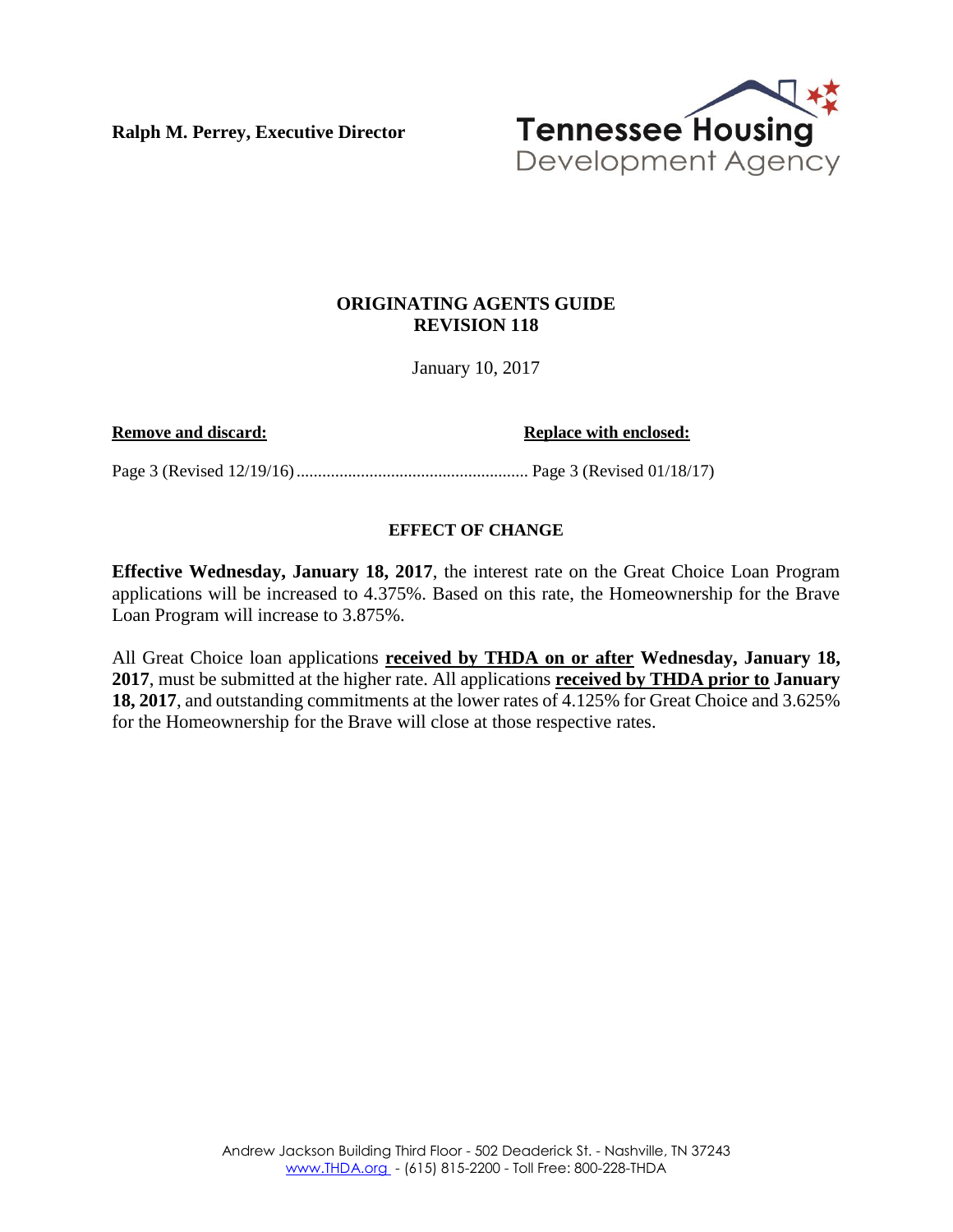

# **Originating Agents Guide**

## JANUARY 2014

Latest Revision: 01/18/17